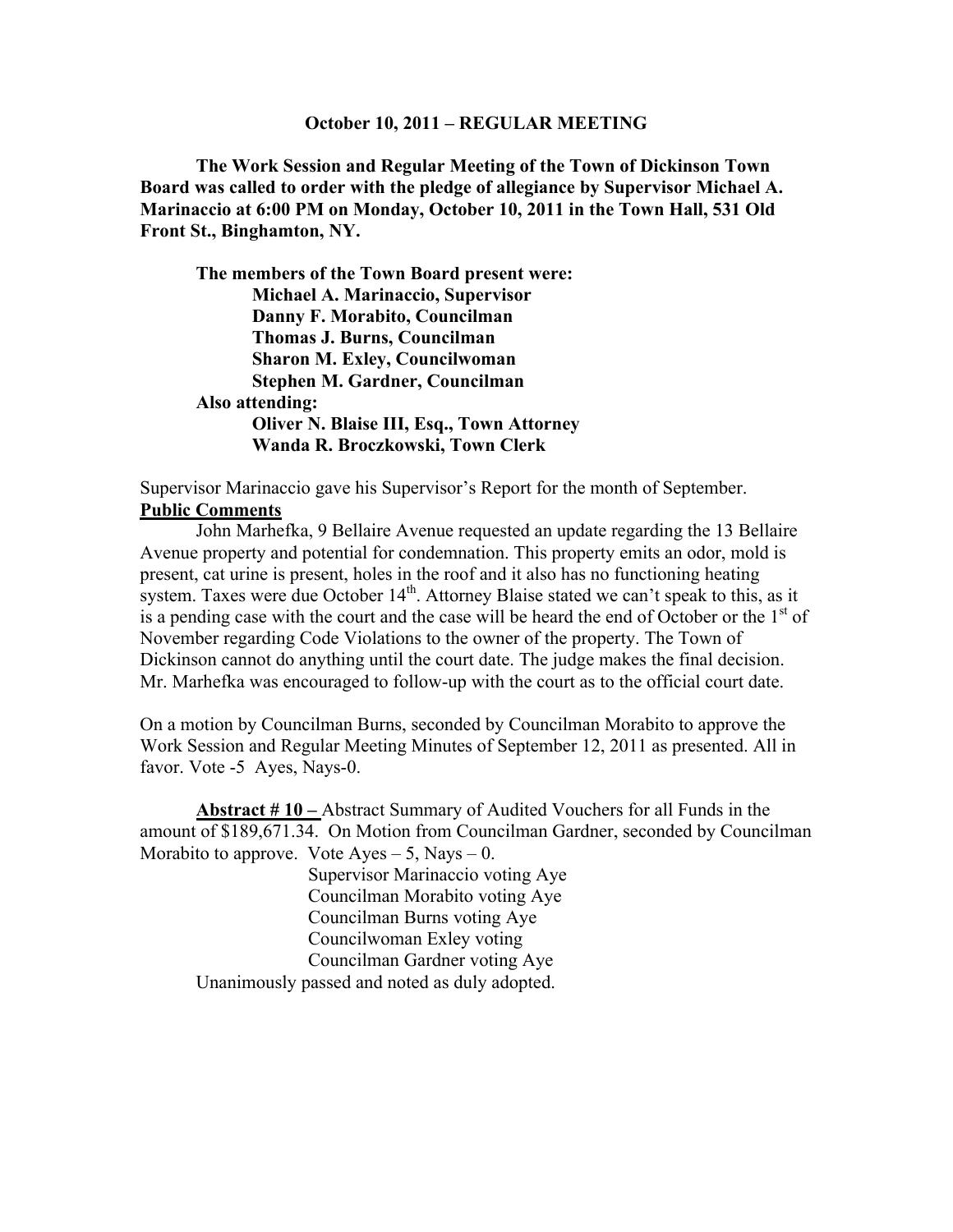## **ATTORNEY 2012 BUDGET**

A Public Hearing regarding the 2012 Budget on Monday November  $7<sup>th</sup>$ . At 5:30 p.m. On Motion from Councilman Morabito, seconded by Councilwoman Exley to approve. Vote  $Ayes - 5$ , Nays  $- 0$ .

> Supervisor Marinaccio voting Aye Councilman Morabito voting Aye Councilman Burns voting Aye Councilwoman Exley voting Councilman Gardner voting Aye

Unanimously passed and noted as duly adopted.

## **CART PICK-UP ORDINANCE**

A Public Hearing regarding Shopping Carts issue of \$30 per cart and \$50 fine violating the **Cart Pick-up Ordinance** on Monday November 7<sup>th</sup>. At 5:45 p.m. On Motion from Councilwoman Exley, seconded by Councilman Gardner to approve. Vote Ayes – 5, Nays – 0.

> Supervisor Marinaccio voting Aye Councilman Morabito voting Aye Councilman Burns voting Aye Councilwoman Exley voting Councilman Gardner voting Aye

Unanimously passed and noted as duly adopted.

# **GARBAGE DISTRICTS**

A Public Hearing regarding resolution to award Waste Management the Garbage Districts bid on Monday November 7<sup>th</sup>. Highway Commissioner Kie will meet with Dennis Ede to watch the hills in the winter weather. On Motion from Councilman Morabito, seconded by Councilman Burns to approve. Vote  $Ayes - 5$ , Nays – 0.

Supervisor Marinaccio voting Aye

Councilman Morabito voting Aye

Councilman Burns voting Aye

Councilwoman Exley voting

Councilman Gardner voting Aye

Unanimously passed and noted as duly adopted.

# **BUILDING PERMITS**

**Resolution #19** for adoption of a revised permit schedule as presented by Code Enforcement Officer, Rafferty. No discussion. On Motion from Councilman Gardner, seconded by Councilwoman Exley to approve. Vote  $Ayes - 5$ , Nays  $- 0$ .

Supervisor Marinaccio voting Aye

Councilman Morabito voting Aye

Councilman Burns voting Aye

Councilwoman Exley voting

Councilman Gardner voting Aye

Unanimously passed and noted as duly adopted.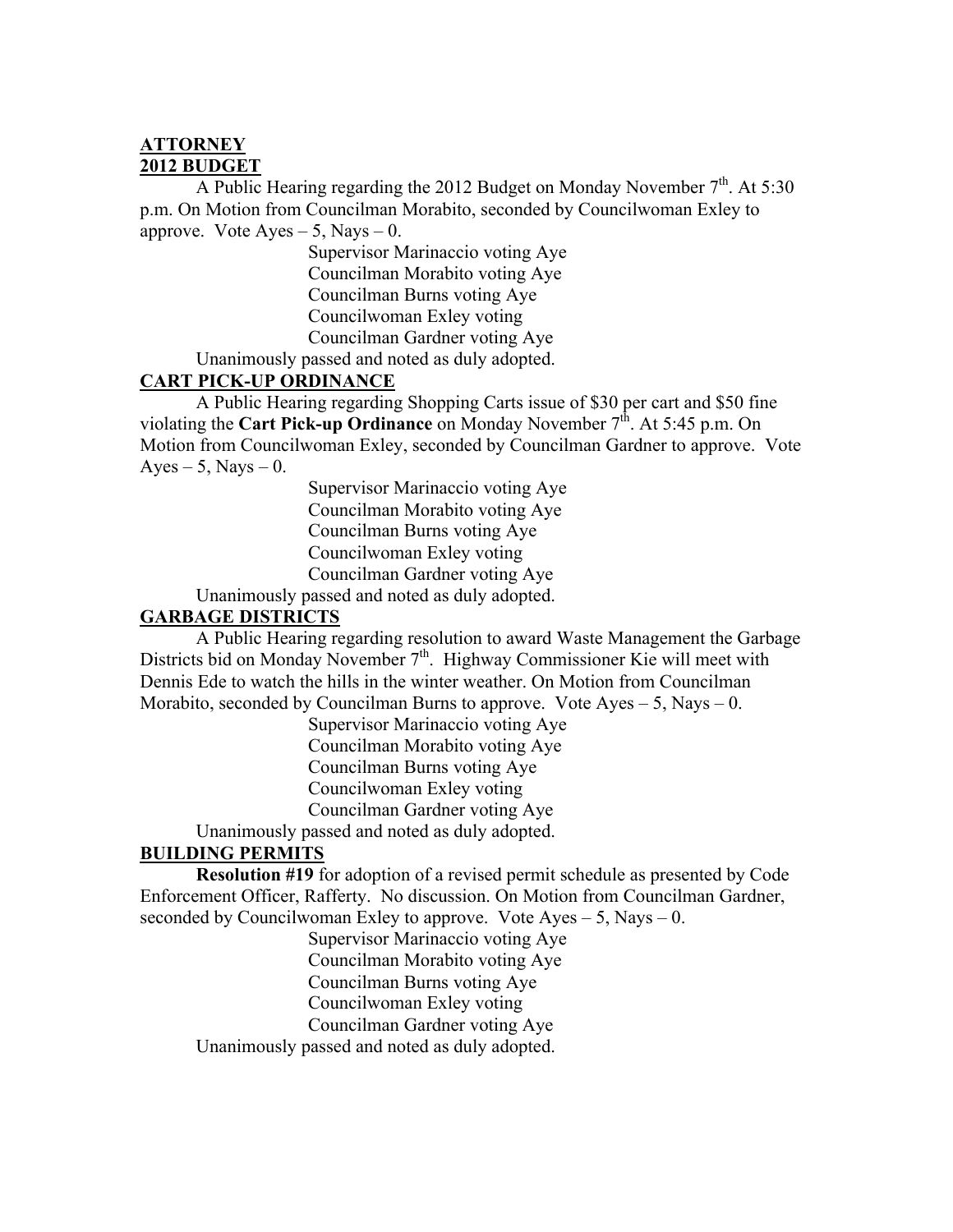#### **REZONING C-1 TO C-2**

A Public Hearing regarding the proposed area to be rezoned from C-1 to C-2 on Monday November  $7<sup>th</sup> 6:00$  P.M. to hear comments relating to a proposed rezoning of certain properties located on Old Front Street. Property, is included in The Town Board received a request from the property owners of 515-517 Old Front Street to rezone their property from C-1 to C-2. The purpose of the request was to allow the existing single family residence at 515 Old Front Street to become a conforming use. The C-1 district does not allow single family uses as a permitted use in the district. The C-2 district allows single and two family residences as a permitted use. With the prior zoning, the Cornell's who are trying to sell the property were informed that the buyer's bank would not approve the loan for the non-conforming use. Attorney Blaise was surprised at the bank's position or concern on this. Blaise recommends we set a public hearing and that the planning board would oversee to recommend the zoning change to ensure this goes through in an expeditious manner with the county. The Town Board, in reviewing the request, determined that it would be in the best interests of the property owners and the Town to rezone the additional properties for the following reasons:

- 1. The existing commercial use located at 541 and 545 will be allowed to be used commercially.
- 2. The existing single family uses at 513, 515, and 521 Old Front Street will be brought into compliance with the permitted uses allowed in the C-2 district. The change in zoning should ease the process for a new buyer to obtain a mortgage for the residential use, since it will become a legally permitted use in the district.
- 3. The proposed zoning will not affect vacant parcels that are included in the area being considered as part of the rezoning.
- 4. Code Enforcement officer Rafferty and Town Clerk Wanda Broczkowski will work on preparing the Hearing Notices for west side of Old Front Street to C2. On Motion from Councilwoman Exley, seconded by Councilman Gardner to approve. Vote Ayes – 5, Nays – 0.

Supervisor Marinaccio voting Aye Councilman Morabito voting Aye Councilman Burns voting Aye Councilwoman Exley voting Councilman Gardner voting Aye Unanimously passed and noted as duly adopted.

## **FIRE PROTECTION DISTRICT #3**

A Public Hearing regarding resolution to adopt the Town of Dickinson Fire Protection District # 3 Contract on Monday November  $7<sup>th</sup>$  6:05 P.M. Questions raised regarding the rate of \$25K and 2% increase. On Motion from Councilman Morabito, seconded by Councilman Gardner to approve. Vote  $Ayes - 5$ , Nays  $- 0$ .

Supervisor Marinaccio voting Aye Councilman Morabito voting Aye Councilman Burns voting Aye Councilwoman Exley voting Councilman Gardner voting Aye Unanimously passed and noted as duly adopted.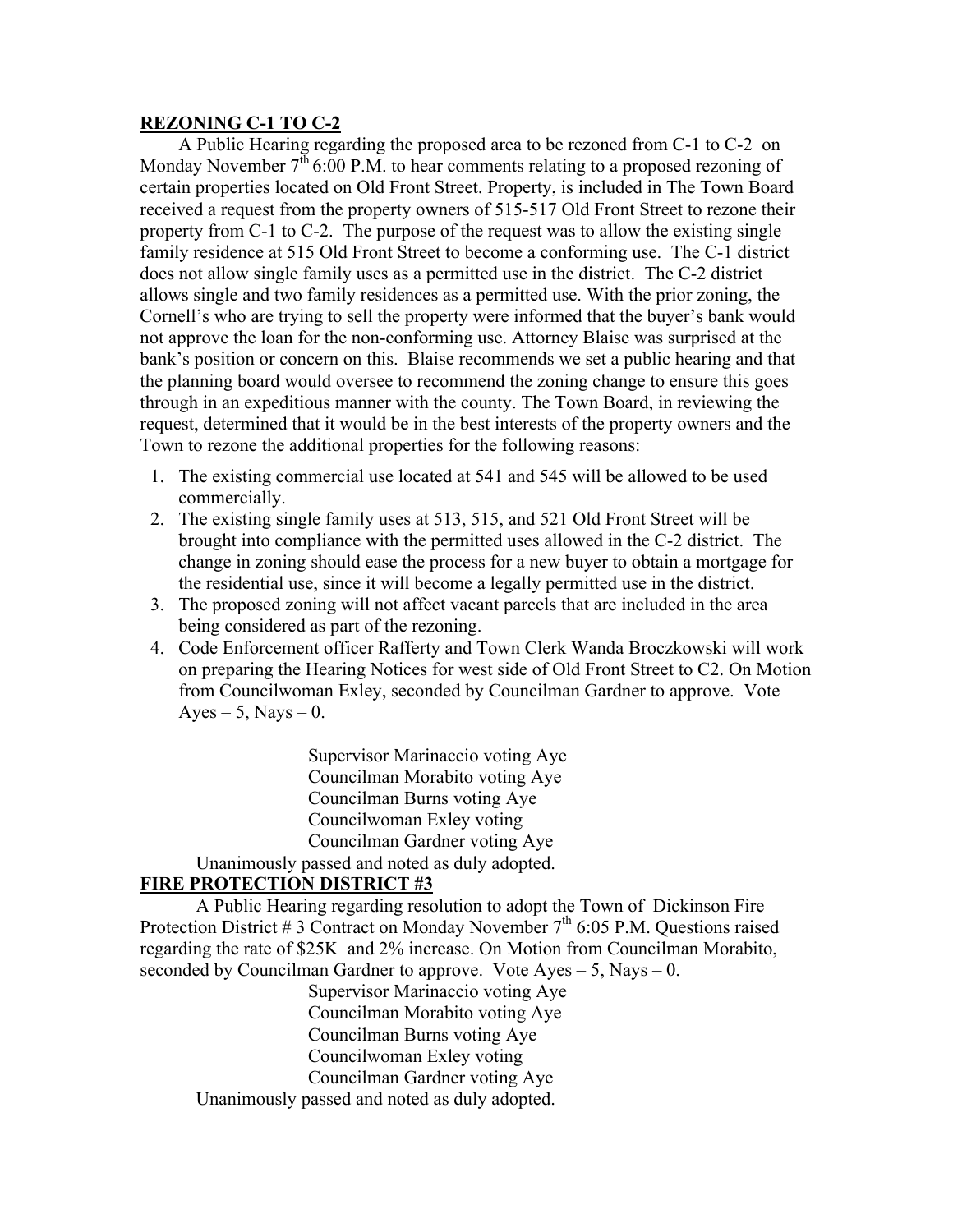# **Committee Reports: Public Works – 2011 Flood Damage**

- 1. Danny Miller of the water department reported on sewer at BCC generator pumping station; \$7,300 damage. The generator is back in Syracuse. Have to raise the platform up 60"/5 feet. We need to repair everything in the generator building that was damaged. Question, is there flood insurance on the generator building? As a reminder, from last month's meeting, we asked the insurance agent to put the BCC building generator on the insurance one week prior to the flood but it never made it onto the policy. The generator wasn't even one week old. Beverly Wike will be asked to contact the insurance agent.
- 2. Two water pipes rotted out on North Broad Street.
- 3. Terrace Drive. Hawk Engineering is to provide an inspection. It should be noted, DeVincentis Construction did the initial work back in the day; should have replaced the pipe with plastic pipe. Inspector at the time did not identify to be replaced. There are no notes on these jobs. Councilman Morabito asked, what documentation do we have to prove the inspector instructed the contractor to do this and that the contractor did not comply? After much discussion it was agreed for future, our town guy should be on-site, Danny Miller or whoever to represent the Public Works department by being present on the job site.

## **Highway – 2011 Flood Damage** Highway Commissioner Joel Kie reported:

- 1. Ramping up from flood damage; trees at the Regal cinema.
- 2. Deyo Hill Road catch basins. Commissioner Kie will provide follow-up to Supervisor Marinaccio on the situation.
- 3. Leaf machine, no telling how long it will work. It tipped over and is pretty banged up.
- 4. John Street Drainage Easement Mike Urda and the Krukowski's attorney are on stand-by. Still need to meet with NYSEG. All filled in but ruts are directing water to drain. NYSEG was running equipment during the storm. We have to wait until the ground freezes to get vehicles in there.

## **GLENWOOD ROAD – HORN HONKING TRUCKER**

Regarding the horn honking truck noise related issue in Prospect Terrace, Councilman Burns went to Ely Park to see where the truck was parked. Ely Park rental office would not give him the name of the truck driver. Eventually Councilman Burns called him and spoke to the gentleman to understand about the rational of his horn blowing during all hours of the night. As of today, October  $10<sup>th</sup>$  no horn blowing has been reported. Good job Tom!

# **Other**

1. Zoning Board Chair, Jean Compton reported they will be attending a zoning seminar. She noted member Jim DiGennaro never responds to any